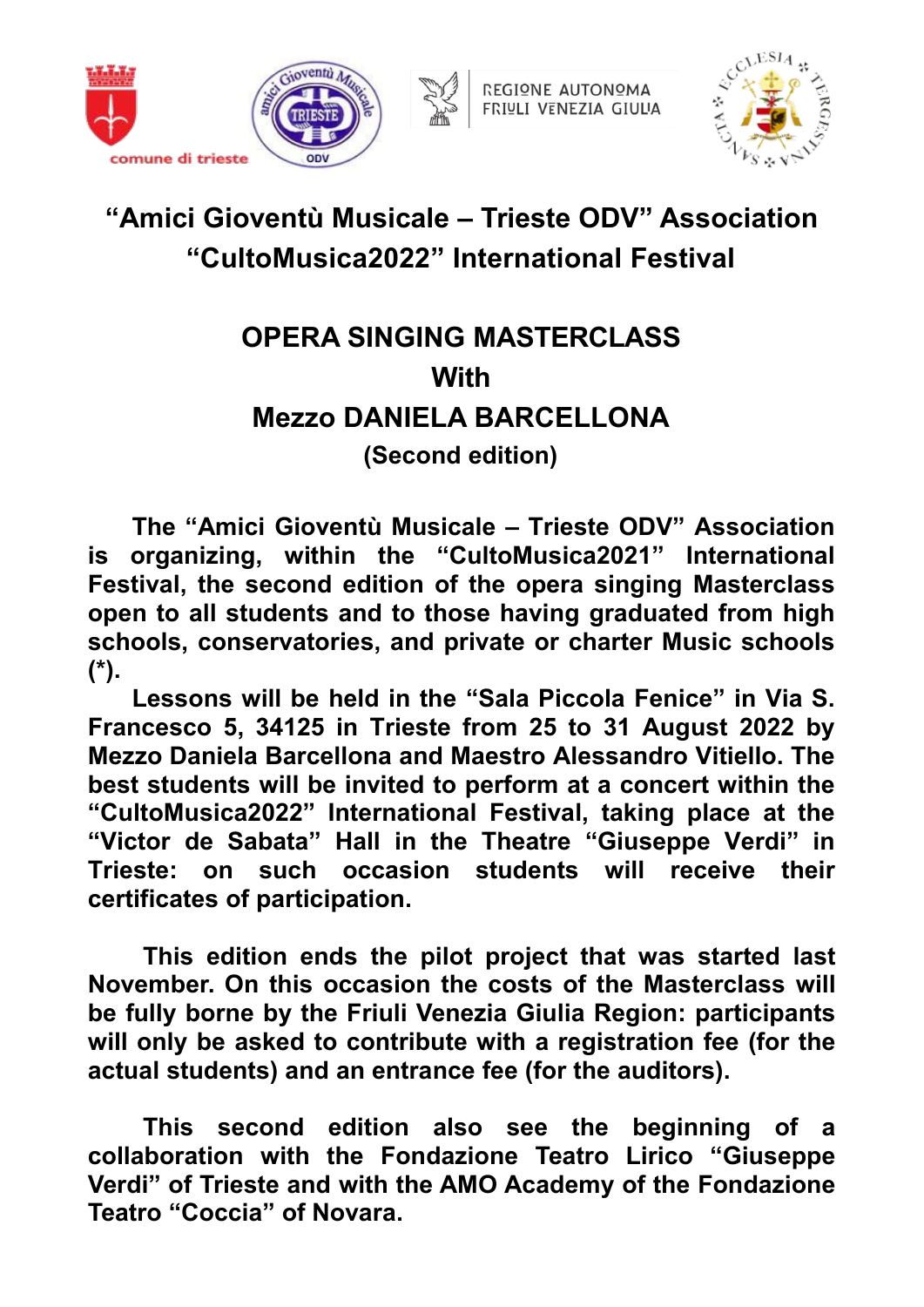### **TEACHERS' BIOGRAPHIES**

**Daniela Barcellona** *was born in Trieste, where she completed her musical studies under the guidance of Alessandro Vitiello. Having won prestigious international competitions, it was her debut in "Tancredi" at the 20 th edition of the Rossini Opera Festival in Pesaro that launched her worldwide brilliant career. Well known for her Rossini and Belcanto roles, she has expanded her repertoire to include great Romantic and 1900s masterpieces (from Verdi to Stravinsky). Praised in theatres around the world, she has worked with the greatest orchestra conductors (Riccardo Muti, Claudio Abbado, Daniel Barenboim, Zubin Mehta, Gianluigi Gelmetti, George Pretre, Myung-Whun Chung, Riccardo Chailly, James Levine, Antonio Pappano, Gianandrea Noseda, Valery Gergiev, Sir Colin Davis, Lorin Maazel, and Wolfgang Sawallisch, to name a few) and the best known stage directors (like David McVicar, Robert Carsen, Luca Ronconi, Pierluigi Pizzi, Hugo de Ana, Damiano Michieletto, and Mario Martone). She has been granted important awards and acknowledgments, including the Rossini D'Oro, the "San Giusto D'Oro", the 14 th Century Seal of the City of Trieste, the International Opera Award, the CD Classica Award, the Oscar della Lirica, the "Olivier Award" and the "Pesaro Music Award", and she has recorded numerous albums, including the multi-awarded Semiramide by Rossini, released by "Opera Rara" in 2018. (For her complete biography visit:* <https://www.danielabarcellona.com/biografia/>*)*

**Alessandro Vitiello** *is from Trieste andstudied piano under Maestro Lorenzo Baldini, graduating at the Tartini Conservatory in Trieste. He then specialized in lieder and vocal technique under Maestro Vagn Thordal. He went on to study orchestra conducting at the Swarowsky Academy in Milan under Maestro Maurizio Dones. Following a period of training under Maestro Gianluigi Gelmetti, whom he assisted at the Sydney Symphony Orchestra, he completed his training as a "full" member of the Accademia Chigiana in Siena. His predominantly operatic experience, supported by his collaboration with some of the best known singers, allowed him to start a brilliant career that has led him to perform in the most prestigious halls and theatres, like the Gasteig in Munich, the Palaix des Beaux-Arts in Brussels , the Washington Opera House, the Teatro alla Scala in Milan, the Tokyo Opera City Concert Hall, the Liceo in Barcelona, the Santiago Opera House in Chile, the Tchaikovsky Hall in Moscow, the Konzerhaus in Berlin, the Theatre des Champs Elysees in Paris, the Royal Albert Hall in London and the Palacio Euskalduna in Bilbao. He is a vocal technique and Belcanto repertoire teacher; he is honorary professor at the Beijing State Conservatory where he has been teaching high specialization vocal technique classes since 2018.*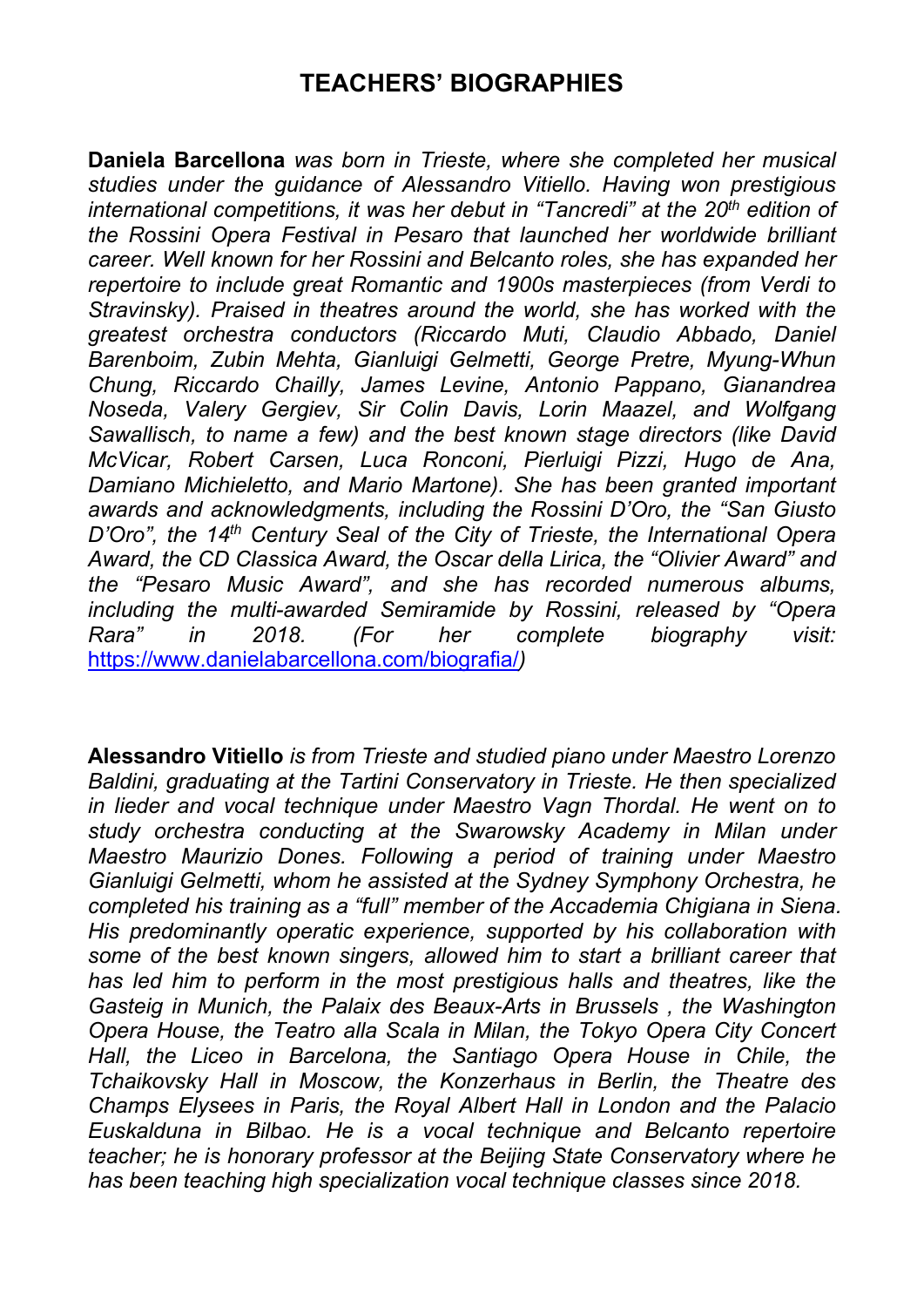### **RULES**

### **Admission**

Application for admission is open to:

- (\*) all singing students (including those following private classes) and those having graduated from Music Schools, Conservatories, and private and charter schools. There are no citizenship restrictions;
- age of admission: 16 and above;

#### **Pre-selection of candidates**

Candidates who desire to fully participate to the Masterclass as actual students must forward their application form (attachment A and B) no later than 1 August 2022 to the following email: [profession.opera.singer@gmail.com.](mailto:profession.opera.singer@gmail.com) The application must include the following information:

• As regards the attachment A, the title of 3 arias from the international repertoire which the student wishes to work on during the Masterclass (and send, upon request, voice and piano scores);

- attachment B, including personal details, with all areas filled in;
- copy of a valid identification document;
- a *curriculum*;

• a video recording made with a fixed camera, unedited, lasting no more than 5 minutes, of an aria of choice. The video must be sent through a link to a file transfer service (such as WeTransfer, Google Drive, JUMBOmail, Dropbox, etc.), or via direct link to a personal website or YouTube channel.

A maximum of 30 students will be admitted to the Masterclass. Students will be selected by the teachers based on their curriculum and the videos forwarded: among those, on 25 August 2022, an audition will be held to select the 10 actual participants.

Registration to the pre-selection is free of charge.

#### **Selection of actual participants**

On 8 August 2022 the list of the 30 selected students admitted to the Masterclass will be published on the Association's website ([www.amicigioventumusicaletrieste.org](http://www.amicigioventumusicaletrieste.org)) and students will then be officially contacted by email for final registration. To that purpose they will be asked to send to the Artistic Department [\(profession.opera.singer@gmail.com\)](mailto:profession.opera.singer@gmail.com) written confirmation of their participation, no later than 18 August 2022. In case of waiver, to be notified as soon as possible, candidates who were not previously selected may be invited to participate.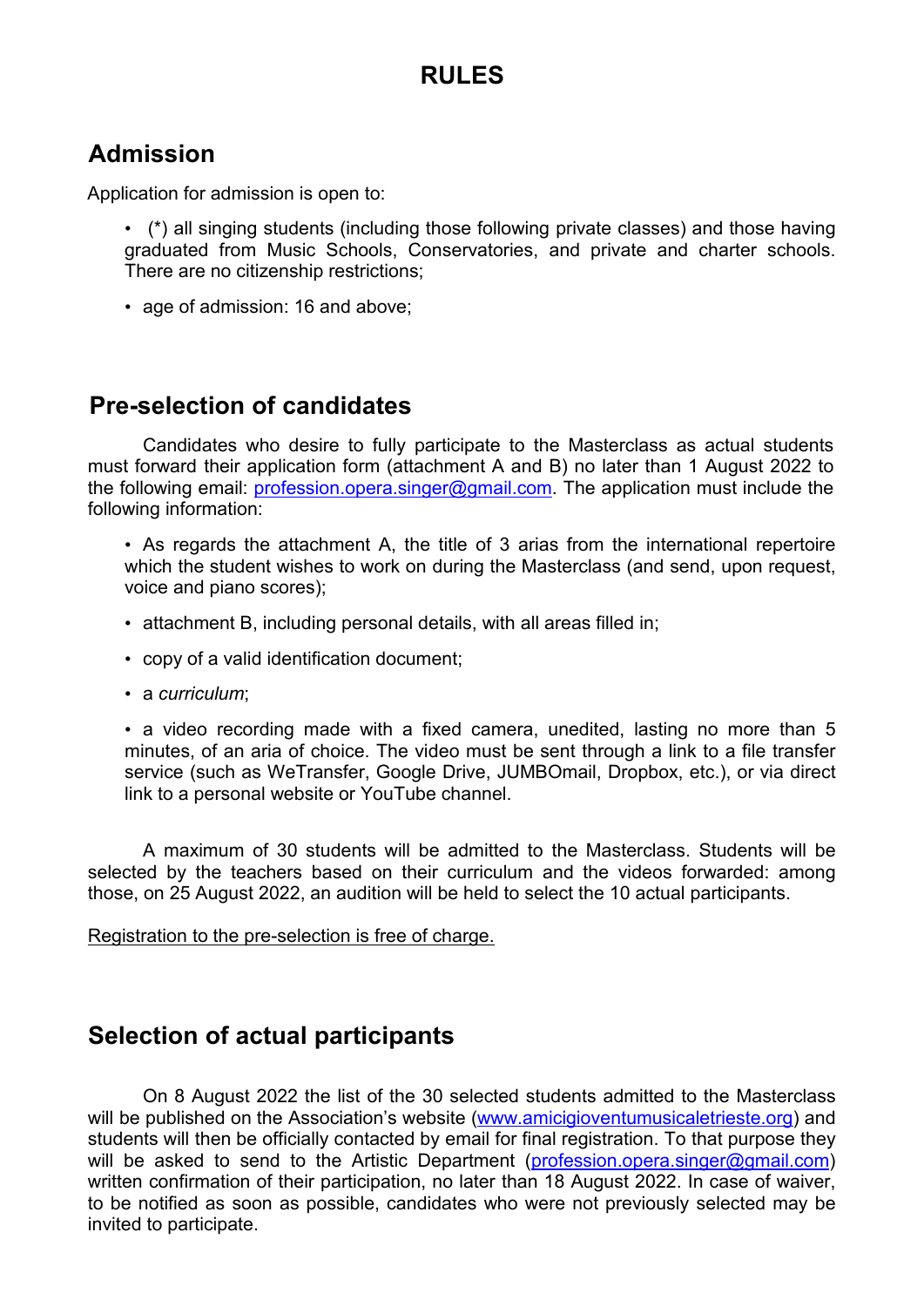All 30 admitted participants will then be invited to attend the final selections for the 10 "actual students" on 25 August 2022 at the "Sala Piccola Fenice" in Via S. Francesco D'Assisi 5, 34125 Trieste, the exact time of which will be announced at a later moment. During this last phase, candidates will perform one of the 3 chosen arias (if needed there will always be a pianist available).

Selections results will be communicated on 26 August 2022 at 9am.

The ten actual students will be actively involved during the Masterclass and they will be granted at least one daily individual lesson: they will also be invited to perform at the Concert on 31 August 2022, within the "CultoMusica2022" International Festival at the Sala "Victor de Sabato" in the Theatre "Giuseppe Verdi" in Trieste. The attendance fee for the selected students, to be paid to the person in charge during the Masterclass period, is €50,00.

#### **Auditors**

Those who wish to attend the lessons as audience members may purchase an admission badge for the cost of €20,00 at entrance of the "Sala Piccola Fenice". A total of 130 admission badges are available and they will grant access to the lessons for the entire period of the Masterclass.

#### **Certificates**

At the end of the Masterclass all students will be granted a Certificate of participation. Such certificates are valid as "training credits" and for the school-work training scheme (the latter only for those students attending schools that are affiliated with the Association).

# **REGISTRATION**

# **Registration fee:**

- the pre-selection phase to the Masterclass is free of charge;
- The Masterclass participation fee is €50,00;
- The entrance fee for auditors is €20,00

Travel, food, and accommodation expenses are born by the participants to Masterclass. The Association can indicate affiliated hotels.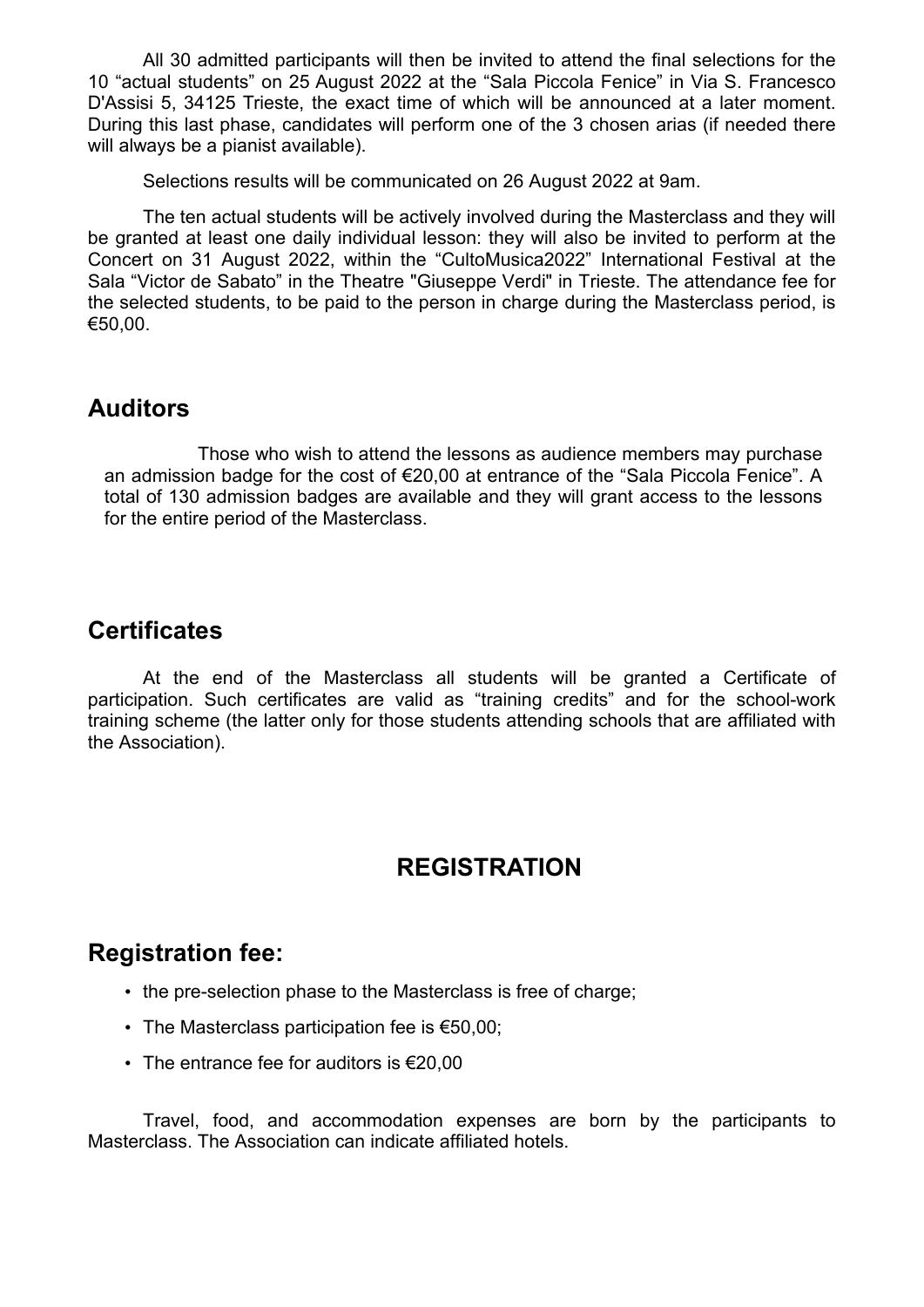# **Lessons**

The lessons will take place according to the calendar below:

| • Thursday | 25 August 2022:             | $9$ am $-1$ pm and $3:30$ pm $-6:30$ pm; |
|------------|-----------------------------|------------------------------------------|
| • Friday   | 26 August 2022:             | $10$ am – 1pm and 3:30pm – 6:30pm;       |
| • Saturday | 27 August 2022:             | $10$ am – 1pm and 3:30pm – 6:30pm;       |
| • Sunday   | 28 August 2022:             | $10am - 1pm$ and $3:30pm - 6:30pm$ ;     |
| • Monday   | 29 August 2022:             | $10$ am – 1pm and 3:30pm – 6:30pm;       |
| • Tuesday  | 30 August 2022:             | $10$ am – 1pm and 3:30pm – 6:30pm;       |
|            | • Wednesday 31 August 2022: | $10am - 1pm.$                            |

The final concert will take place at the "Victor del Sabata" Hall at the Theatre "Giuseppe Verdi" in Trieste, on Wednesday 31 August 2022 at 8:30pm.There will be a rehearsal in the afternoon (the time of which will be communicate during the Masterclass).

# **Attachments**

- Attachment A Admission form
- Attachment B Personal data form

# **Further information:**

Artistic department: [profession.opera.singer@gmail.com](mailto:profession.opera.singer@gmail.com)

Telephone: +39.329.495.8861 (from Monday to Friday, from 10am to 12 noon, and from 4pm to 6pm. Information available in Italian, English, German, and Russian).



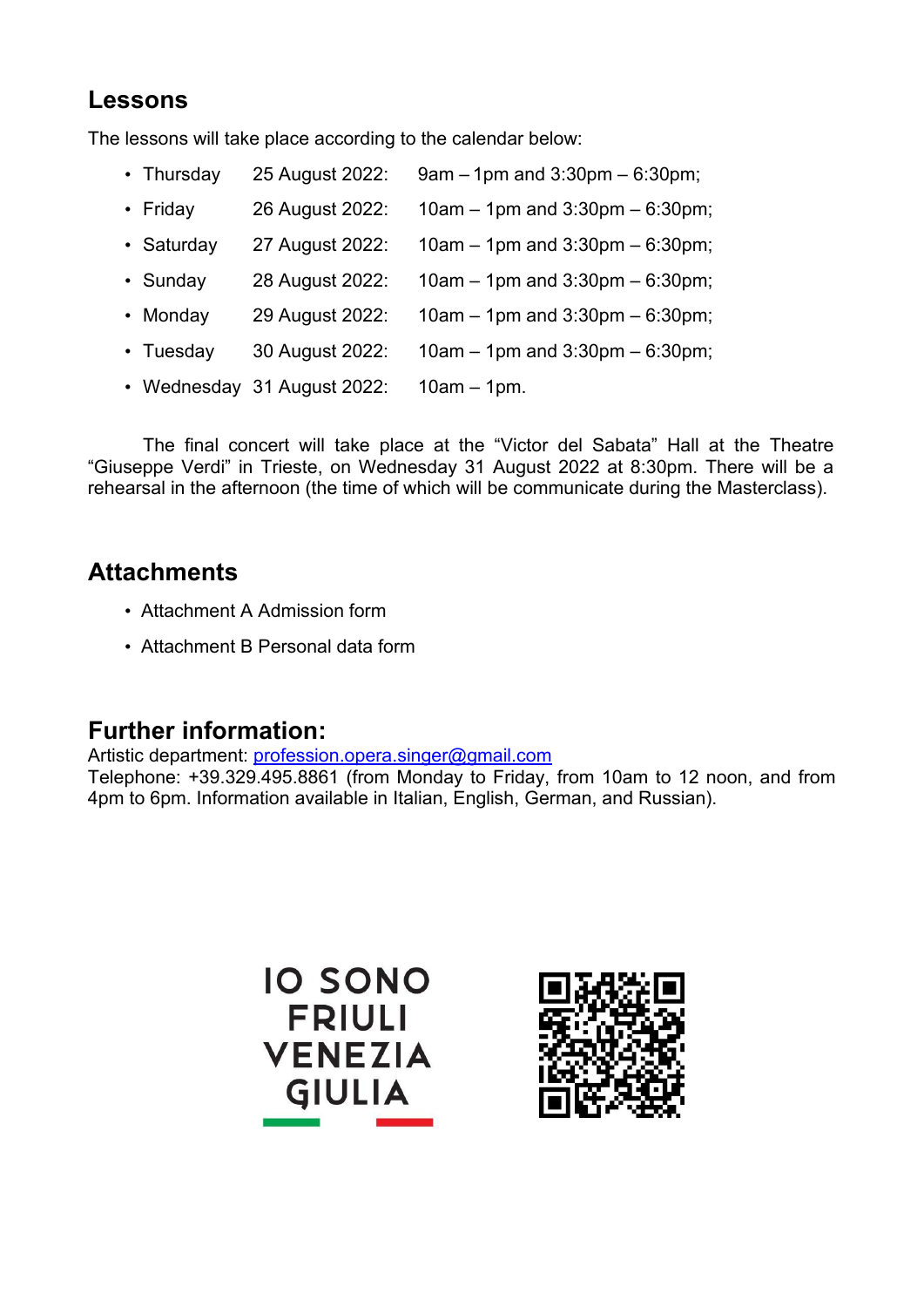# **OPERA SINGING MASTERCLASS With Mezzo DANIELA BARCELLONA**

#### **ADMISSION FORM (Pre-selection)**

Dear Associazione "Amici Gioventù Musicale – Trieste ODV" Via Madonna del Mare 6 34124 Trieste

The undersigned (first and last name):

**- asks to be admitted to the pre-selections** for the 10 available seats as an actual participant at the Masterclass CultoMusica2022".

#### **- declares to have read the announcement and regulation, which I fully accept.**

#### **- accepts, if invited to perform at the Concert on 31 August 2022, to do so for free and without compensation.**

Proposed study program (3 opera arias):

|    | Composer: | Opera: | Title of the aria: |
|----|-----------|--------|--------------------|
|    |           |        |                    |
| C. |           |        |                    |
| 3: |           |        |                    |

I attach:

- curriculum;

- video made with fixed camera, unedited, of maximum 5 minutes;

- Attachment B (Personal data form);

DATE.................................... SIGNATURE.....................................................